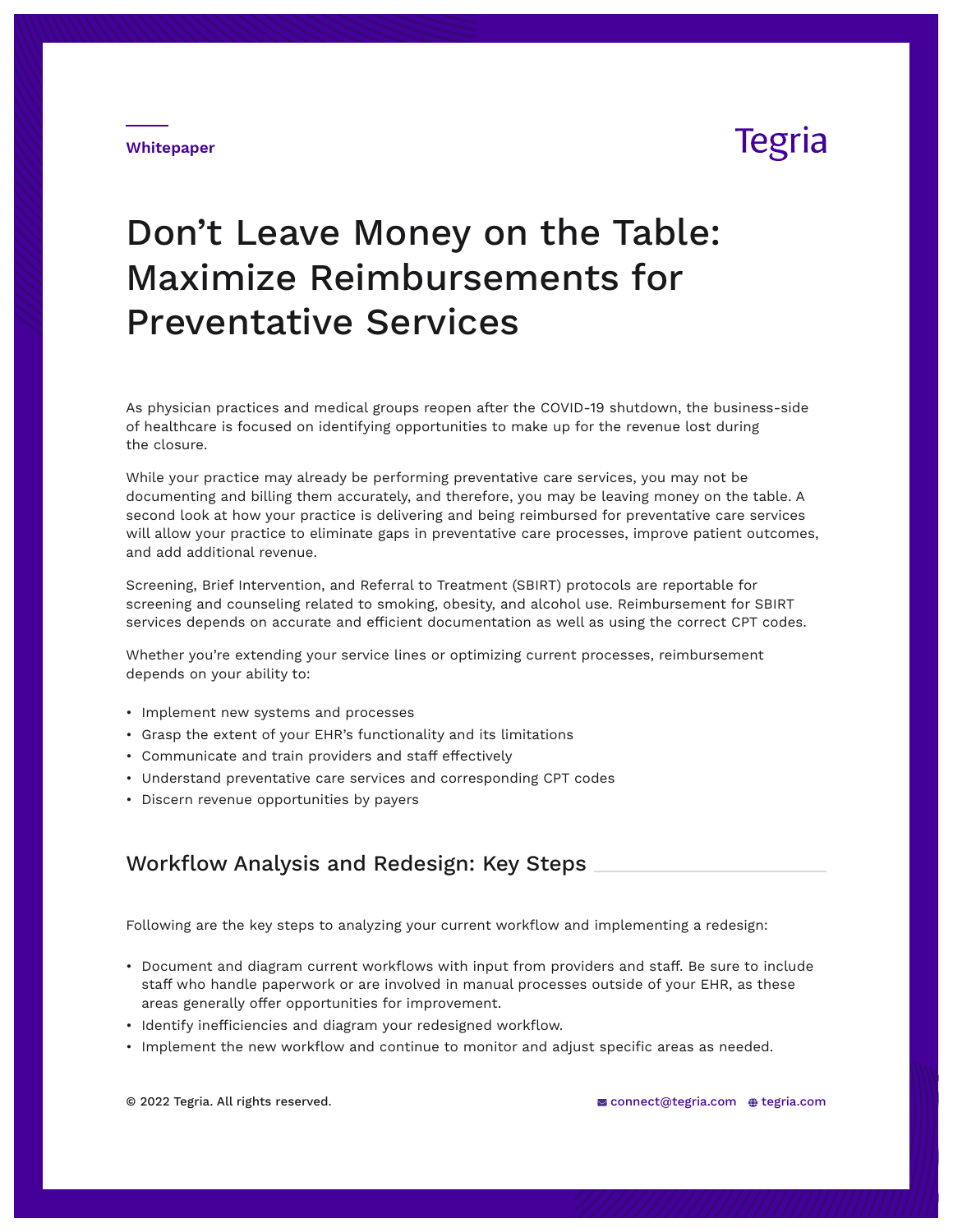### **Whitepaper**

# Tegria

Be aware that your assessments may result in changes to your clinical protocols.

In understanding the roles of clinicians and staff, it's as essential to know how your health IT systems can aid with efficient and effective SBIRT workflow and documentation.

Many electronic health records (EHR) already have components, functionalities, and workflows that can help you identify, document, treat, and track patient behavior and outcomes related to tobacco and alcohol use, as well as obesity counseling.

Some of the features you should look for and use in your systems include:

- Documentation for smoking and/or tobacco use, alcohol intake, and obesity status
- Automated alerts for at-risk patients and overdue care
- Workflows that extend care beyond the face-to-face encounter, e.g., providing counseling and support to patients at home or work, arranging for services outside of the office encounter, etc.
- Templates that incorporate preventative services and corresponding CPT code
- Means to populate the EHR with patient reported data (e.g., health behaviors, values, psychosocial issues, goals, etc.)
- Ability for patients to update their clinical information via patient portal
- Secure patient data exchange (if sending PHI outside of your health system; including to third-party support services such as a tobacco quitline)

Perhaps most critically, you must ensure that SBIRT clinical activity is not only documented but coded correctly and tied to billing.

## Communicate and train clinicians and staff

It doesn't matter how great your workflows and documentation processes are if your clinicians and staff don't follow them.

Further, you must share and train clinicians and staff on who qualifies for screening, referral options, and potential treatment programs as well as how to document these services properly.

Here are three ways to effectively communicate with clinicians and staff to ensure SBIRT programs for tobacco cessation, alcohol use, and obesity counseling are implemented and running as efficiently as possible: